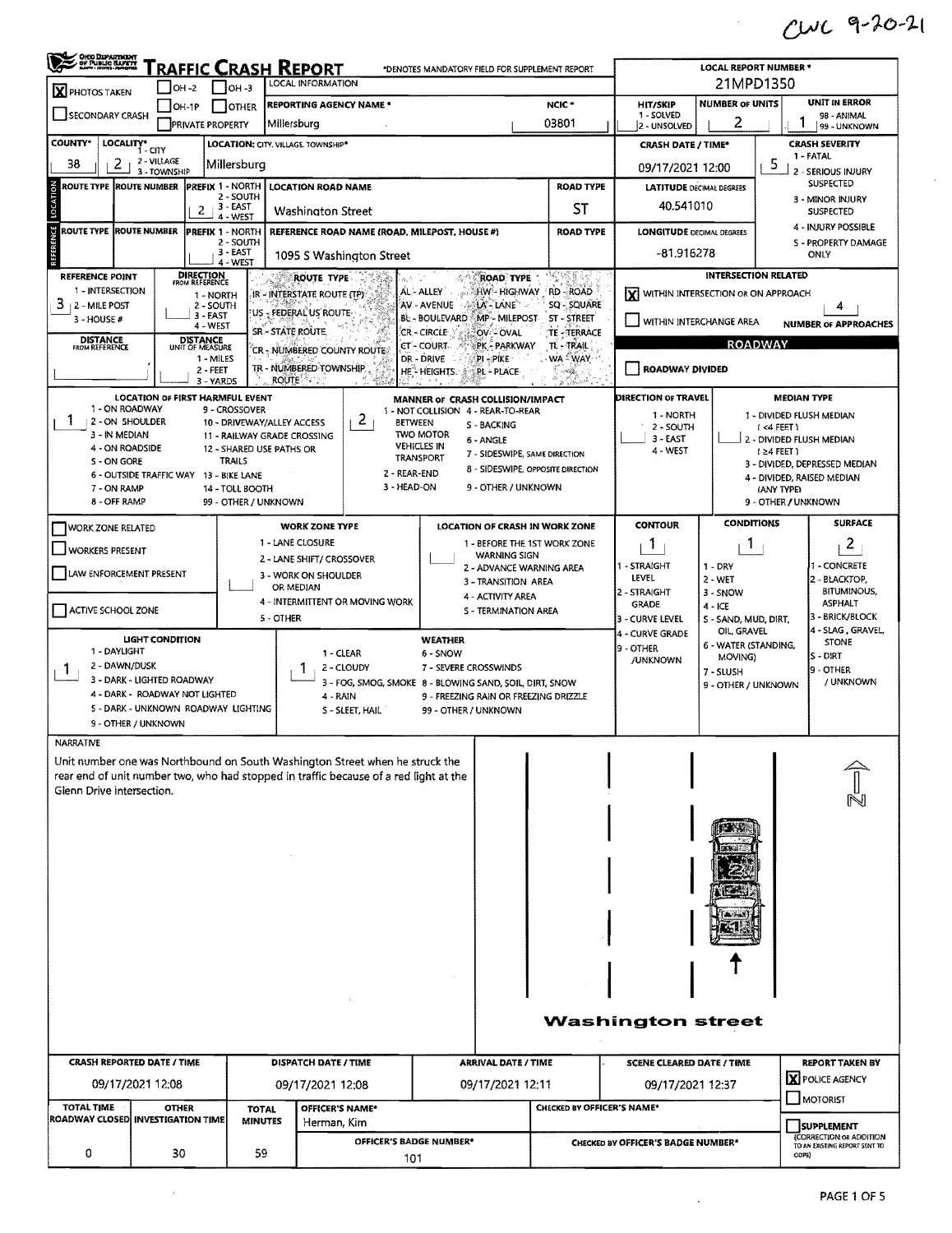|                                       | <b>ONO DEPARTIGHT</b>                                                                                                                                            |                                                           | <b>LOCAL REPORT NUMBER</b>                                                               |                                                                     |                                                   |                                          |                                                                         |                                                       |  |  |  |  |
|---------------------------------------|------------------------------------------------------------------------------------------------------------------------------------------------------------------|-----------------------------------------------------------|------------------------------------------------------------------------------------------|---------------------------------------------------------------------|---------------------------------------------------|------------------------------------------|-------------------------------------------------------------------------|-------------------------------------------------------|--|--|--|--|
|                                       |                                                                                                                                                                  |                                                           |                                                                                          |                                                                     | 21MPD1350                                         |                                          |                                                                         |                                                       |  |  |  |  |
| UNIT <sup>#</sup>                     | OWNER NAME: LAST, FIRST, MIDDLE (C) SAME AS DRIVER)                                                                                                              |                                                           |                                                                                          | OWNER PHONE:INCLUDE AREA CODE (E) SAME AS ORIVER)                   | DAMAGE                                            |                                          |                                                                         |                                                       |  |  |  |  |
| 1                                     | HOSTETLER, JEREMY, A                                                                                                                                             |                                                           |                                                                                          |                                                                     | 740-610-4538                                      |                                          | <b>DAMAGE SCALE</b><br>1 - NONE<br>3 - FUNCTIONAL DAMAGE                |                                                       |  |  |  |  |
|                                       | OWNER ADDRESS: STREET, CITY, STATE, ZIP ( C) SAME AS DRIVERS<br>2<br>2 - MINOR DAMAGE<br>4 - DISABLING DAMAGE<br>10390 DEER RUN DRIVE, FREDERICKSBURG, OH, 44627 |                                                           |                                                                                          |                                                                     |                                                   |                                          |                                                                         |                                                       |  |  |  |  |
|                                       | COMMERCIAL CARRIER: NAME, ADDRESS, CITY, STATE, ZIP                                                                                                              |                                                           | COMMERCIAL CARRIER PHONE: INCLUDE AREA CODE                                              | 9 - UNKNOWN                                                         |                                                   |                                          |                                                                         |                                                       |  |  |  |  |
|                                       |                                                                                                                                                                  |                                                           |                                                                                          |                                                                     |                                                   | <b>DAMAGED AREA(S)</b>                   |                                                                         |                                                       |  |  |  |  |
|                                       | LP STATE   LICENSE PLATE #                                                                                                                                       |                                                           | <b>VEHICLE IDENTIFICATION #</b>                                                          |                                                                     | <b>VEHICLE YEAR</b>                               | <b>VEHICLE MAKE</b>                      | INDICATE ALL THAT APPLY                                                 |                                                       |  |  |  |  |
| он                                    | HXK7618                                                                                                                                                          |                                                           | 5FNYF186X6B017561                                                                        | <b>HONDA</b><br>2006                                                |                                                   |                                          |                                                                         |                                                       |  |  |  |  |
| <b>INSURANCE</b><br><b>X</b> VERIFIED | <b>INSURANCE COMPANY</b><br><b>PROGRESSIVE</b>                                                                                                                   |                                                           | <b>INSURANCE POLICY #</b><br>918717558                                                   |                                                                     | <b>COLOR</b>                                      | <b>VEHICLE MODEL</b><br>PILOT            |                                                                         |                                                       |  |  |  |  |
|                                       | <b>TYPE OF USE</b>                                                                                                                                               |                                                           | US DDT#                                                                                  |                                                                     | <b>GRN</b><br>TOWED BY: COMPANY NAME              |                                          |                                                                         |                                                       |  |  |  |  |
| <b>COMMERCIAL</b>                     | GOVERNMENT                                                                                                                                                       | IN EMERGENCY<br><b>RESPONSE</b>                           |                                                                                          |                                                                     |                                                   |                                          |                                                                         |                                                       |  |  |  |  |
| INTERLOCK                             |                                                                                                                                                                  | VEHICLE WEIGHT GVWR/GCWR<br># OCCUPANTS                   |                                                                                          | <b>HAZARDOUS MATERIAL</b><br><b>IMATERIAL</b><br>CLASS <sup>#</sup> | <b>PLACARD ID#</b>                                |                                          |                                                                         |                                                       |  |  |  |  |
| <b>DEVICE</b><br><b>EQUIPPED</b>      | <b>HIT/SKIP UNIT</b>                                                                                                                                             | -1                                                        | 1 - s10K LBS.<br>2 - 10.001 - 26K LBS.<br>$3 - 26K$ LBS.                                 |                                                                     | RELEASED<br>PLACARD                               |                                          |                                                                         |                                                       |  |  |  |  |
|                                       | 1 - PASSENGER CAR                                                                                                                                                | 6 - VAN (9-15 SEATS)                                      | 12 - GOLF CART                                                                           |                                                                     | 18 - LIMO (LIVERY VEHICLE)                        | 23 - PEDESTRIAN/SKATER                   |                                                                         |                                                       |  |  |  |  |
|                                       | 2 - PASSENGER VAN<br>(MINIVAN)                                                                                                                                   | 7 - MOTORCYCLE 2-WHEELED<br>8 - MOTORCYCLE 3-WHEELED      | 13 - SNOWMOBILE<br>14 - SINGLE UNIT                                                      |                                                                     | 19 - BUS (16+ PASSENGERS)                         | 24 - WHEELCHAIR (ANY TYPE)               |                                                                         |                                                       |  |  |  |  |
|                                       | <b>UNIT TYPE 3 - SPORT UTILITY</b><br>VEHICLE                                                                                                                    | 9 - AUTOCYCLE                                             | <b>TRUCK</b>                                                                             | 20 - OTHER VEHICLE<br>21 - HEAVY EQUIPMENT                          |                                                   | 25 - OTHER NON-MOTORIST<br>26 - BICYCLE  |                                                                         |                                                       |  |  |  |  |
|                                       | 4 - PICK UP                                                                                                                                                      | 10 - MOPED OR MOTORIZED<br>BICYCLE                        | 15 - SEMI-TRACTOR<br>16 - FARM EQUIPMENT                                                 |                                                                     | 22 - ANIMAL WITH RIDER OR<br>ANIMAL-DRAWN VEHICLE | 27 - TRAIN                               |                                                                         |                                                       |  |  |  |  |
|                                       | S - CARGO VAN<br>(ATV/UTV)                                                                                                                                       | 11 - ALL TERRAIN VEHICLE                                  | 17 - MOTORHOME                                                                           |                                                                     |                                                   | 99 - UNKNOWN OR HIT/SKIP                 |                                                                         |                                                       |  |  |  |  |
|                                       | # OF TRAILING UNITS                                                                                                                                              |                                                           |                                                                                          |                                                                     |                                                   |                                          |                                                                         |                                                       |  |  |  |  |
| VEHICLE                               | WAS VEHICLE OPERATING IN AUTONOMOUS<br>MODE WHEN CRASH OCCURRED?                                                                                                 |                                                           | 0 - NO AUTOMATION                                                                        |                                                                     | 3 - CONDITIONAL AUTOMATION 9 - UNKNOWN            |                                          |                                                                         |                                                       |  |  |  |  |
| ۷                                     |                                                                                                                                                                  | 0                                                         | 1 - DRIVER ASSISTANCE                                                                    |                                                                     | 4 - HIGH AUTOMATION                               |                                          |                                                                         |                                                       |  |  |  |  |
|                                       |                                                                                                                                                                  | MODE LEVEL                                                | 1 - YES 2 - NO 9 - OTHER / UNKNOWN AUTONOMOUS 2 - PARTIAL AUTOMATION 5 - FULL AUTOMATION |                                                                     |                                                   |                                          |                                                                         |                                                       |  |  |  |  |
|                                       | 1 - NONE                                                                                                                                                         | 6 - BUS - CHARTER/TOUR                                    | 11 - FIRE                                                                                | <b>16 - FARM</b>                                                    |                                                   | 21 - MAIL CARRIER                        |                                                                         |                                                       |  |  |  |  |
|                                       | 2 - TAXI<br>3 - ELECTRONIC RIDE                                                                                                                                  | 7 - BUS - INTERCITY<br>8 - BUS - SHUTTLE                  | 12 - MILITARY<br>13 - POLICE                                                             |                                                                     | 17 - MOWING<br>18 - SNOW REMOVAL                  | 99 - OTHER / UNKNOWN                     |                                                                         |                                                       |  |  |  |  |
| <b>SPECIAL</b>                        | <b>SHARING</b><br><b>FUNCTION 4 - SCHOOL TRANSPORT</b>                                                                                                           | 9 - BUS - OTHER                                           | <b>14 - PUBLIC UTILITY</b>                                                               |                                                                     | 19 - TOWING                                       |                                          |                                                                         |                                                       |  |  |  |  |
|                                       | 5 - BUS - TRANSIT/COMMUTER                                                                                                                                       | 10 - AMBULANCE                                            | 15 - CONSTRUCTION EQUIP.                                                                 |                                                                     | 20 - SAFETY SERVICE<br>PATROL                     |                                          |                                                                         |                                                       |  |  |  |  |
|                                       | 1 - NO CARGO BODY TYPE                                                                                                                                           | 4 - LOGGING                                               | 7 - GRAIN/CHIPS/GRAVEL                                                                   | 11 - DUMP                                                           |                                                   | 99 - OTHER / UNKNOWN                     |                                                                         |                                                       |  |  |  |  |
| CARGO                                 | / NOT APPLICABLE<br>2 - BUS                                                                                                                                      | 5 - INTERMODAL<br><b>CONTAINER CHASSIS</b>                | 8 - POLE<br>9 - CARGO TANK                                                               |                                                                     | 12 - CONCRETE MIXER<br>13 - AUTO TRANSPORTER      |                                          |                                                                         |                                                       |  |  |  |  |
| <b>BODY</b>                           | 3 - VEHICLE TOWING<br>ANOTHER MOTOR VEHICLE                                                                                                                      | 6 - CARGOVAN<br>/ENCLOSED BOX                             | 10 - FLAT BED                                                                            |                                                                     | 14 - GARBAGE/REFUSE                               |                                          | 9                                                                       |                                                       |  |  |  |  |
| <b>TYPE</b>                           | 1 - TURN SIGNALS                                                                                                                                                 | 4 - BRAKES                                                | 7 - WORN OR SLICK TIRES                                                                  |                                                                     | 9 - MOTOR TROUBLE                                 | 99 - OTHER / UNKNOWN                     |                                                                         |                                                       |  |  |  |  |
| <b>VEHICLE</b>                        | 2 - HEAD LAMPS                                                                                                                                                   | <b>S-STEERING</b>                                         | <b>B - TRAILER EQUIPMENT</b>                                                             |                                                                     | 10 - DISABLED FROM PRIOR                          |                                          |                                                                         |                                                       |  |  |  |  |
| DEFECTS                               | 3 - TAIL LAMPS                                                                                                                                                   | <b>6 - TIRE BLOWOUT</b>                                   | DEFECTIVE                                                                                |                                                                     | <b>ACCIDENT</b>                                   |                                          | $\Box$ - NO DAMAGE [ 0 ]                                                | U-UNDERCARRIAGE [ 14 ]                                |  |  |  |  |
|                                       | 1 - INTERSECTION -                                                                                                                                               | 4 - MIDBLOCK -                                            | 7 - SHOULDER/ROADSIDE                                                                    |                                                                     | 10 - DRIVEWAY ACCESS                              | 99 - OTHER / UNKNOWN                     | $\Box$ -TOP[13]                                                         |                                                       |  |  |  |  |
| NON-                                  | MARKED CROSSWALK<br>2 - INTERSECTION -                                                                                                                           | MARKED CROSSWALK<br>5 - TRAVEL LANE -                     | 8 - SIDEWALK                                                                             |                                                                     | 11 - SHARED USE PATHS<br>OR TRAILS                |                                          | $\Box$ - ALL AREAS [15]                                                 |                                                       |  |  |  |  |
| <b>MOTORIST</b><br>LOCATION           | UNMARKED CROSSWALK<br>3 - INTERSECTION - OTHER                                                                                                                   | OTHER LOCATION<br><b>6 - BICYCLE LANE</b>                 | 9 - MEDIAN/CROSSING<br><b>ISLAND</b>                                                     |                                                                     | 12 - FIRST RESPONDER<br>AT INCIDENT SCENE         |                                          | $\Box$ - UNIT NOT AT SCENE [16]                                         |                                                       |  |  |  |  |
|                                       | 1 - NON-CONTACT                                                                                                                                                  | 1 - STRAIGHT AHEAD                                        | 9 - LEAVING TRAFFIC                                                                      |                                                                     | 15 - WALKING, RUNNING,                            | 21 - STANDING OUTSIDE                    |                                                                         | <b>INITIAL POINT OF CONTACT</b>                       |  |  |  |  |
|                                       | 2 - NON-COLLISION                                                                                                                                                | 2 - 8ACKING<br>3 - CHANGING LANES                         | LANE<br>10 - PARKED                                                                      |                                                                     | JOGGING, PLAYING<br>16 - WORKING                  | DISABLED VEHICLE<br>99 - OTHER / UNKNOWN | 0 - NO DAMAGE<br>14 - UNDERCARRIAGE                                     |                                                       |  |  |  |  |
| 3                                     | 3 - STRIKING                                                                                                                                                     | 4 - OVERTAKING/PASSING<br>PRE-CRASH 5 - MAKING RIGHT TURN | 11 - SLOWING OR STOPPED<br>IN TRAFFIC                                                    |                                                                     | 17 - PUSHING VEHICLE<br>18 - APPROACHING OR       |                                          | 12.<br>1-12 - REFER TO UNIT 15 - VEHICLE NOT AT SCENE<br><b>DIAGRAM</b> |                                                       |  |  |  |  |
| <b>ACTION</b>                         | 4 - STRUCK<br>S - BOTH STRIKING                                                                                                                                  | <b>ACTIONS 6 - MAKING LEFT TURN</b><br>7 - MAKING U-TURN  | 12 - DRIVERLESS                                                                          |                                                                     | LEAVING VEHICLE                                   |                                          | 13 - TOP                                                                | 99 - UNKNOWN                                          |  |  |  |  |
|                                       | <b><i>BLSTRUCK</i></b>                                                                                                                                           | <b>8 - ENTERING TRAFFIC</b>                               | 13 - NEGOTIATING A CURVE<br>14 - ENTERING OR CROSSING 20 - OTHER NON-MOTORIST            |                                                                     | 19 - STANDING                                     |                                          |                                                                         |                                                       |  |  |  |  |
|                                       | 9 - OTHER / UNKNOWN<br>1 - NONE                                                                                                                                  | LANE                                                      | SPECIFIED LOCATION<br>8 - FOLLOWING TOO CLOSE 13 - IMPROPER START FROM                   |                                                                     | 18 - OPERATING DEFECTIVE                          | 23 - OPENING DOOR INTO                   |                                                                         | TRAFFIC                                               |  |  |  |  |
|                                       | 2 - FAILURE TO YIELD<br>3 - RAN RED LIGHT                                                                                                                        | /ACDA<br>9 - IMPROPER LANE                                | A PARKED POSITION<br>14 - STOPPED OR PARKED                                              |                                                                     | EQUIPMENT<br>19 - LOAD SHIFTING                   | <b>ROADWAY</b><br>99 - OTHER IMPROPER    | <b>TRAFFICWAY FLOW</b><br>1 - ONE-WAY                                   | TRAFFIC CONTROL<br>1 - ROUNDABOUT 4 - STOP SIGN       |  |  |  |  |
| 8                                     | 4 - RAN STOP SIGN                                                                                                                                                | CHANGE                                                    | <b>ILLEGALLY</b>                                                                         |                                                                     | /FALLING/SPILLING                                 | <b>ACTION</b>                            | 2 - TWO-WAY<br>2                                                        | 2 - SIGNAL<br>S - YIELD SIGN<br>2                     |  |  |  |  |
|                                       | 5 - UNSAFE SPEED<br>CONTRIBUTING 6 - IMPROPER TURN                                                                                                               | 10 - IMPROPER PASSING<br>11 - DROVE OFF ROAD              | 15 - SWERVING TO AVOID<br>16 - WRONG WAY                                                 |                                                                     | 20 - IMPROPER CROSSING<br>21 - LYING IN ROADWAY   |                                          |                                                                         | 3 - FLASHER<br><b>6 - NO CONTROL</b>                  |  |  |  |  |
|                                       | CIRCUMSTANCES 7 - LEFT OF CENTER                                                                                                                                 | 12 - IMPROPER BACKING                                     | 17 - VISION OBSTRUCTION                                                                  |                                                                     | 22 - NOT DISCERNIBLE                              |                                          | # of THROUGH LANES<br>ON ROAD                                           | <b>RAIL GRADE CROSSING</b>                            |  |  |  |  |
| <b>SEOUENCE OF EVENTS</b>             |                                                                                                                                                                  |                                                           |                                                                                          |                                                                     |                                                   |                                          |                                                                         | 1 - NOT INVLOVED<br>2 - INVOLVED-ACTIVE CROSSING      |  |  |  |  |
| $\omega$<br>20                        | شده سننه<br>1 - OVERTURN/ROLLOVER                                                                                                                                | 7 - SEPARATION OF UNITS                                   | EVENTS<br>12 - DOWNHILL RUNAWAY                                                          |                                                                     | 19 - ANIMAL -OTHER                                | 23 - STRUCK BY FALLING,                  | $\mathbf{2}$                                                            | 3 - INVOLVED-PASSIVE CROSSING                         |  |  |  |  |
|                                       | 2 - FIRE/EXPLOSION<br>3 - IMMERSION                                                                                                                              | 8 - RAN OFF ROAD RIGHT<br>9 - RAN OFF ROAD LEFT           | 13 - OTHER NON-COLLISION<br>14 - PEDESTRIAN                                              |                                                                     | 20 - MOTOR VEHICLE IN<br>TRANSPORT                | SHIFTING CARGO OR<br>ANYTHING SET IN     |                                                                         | UNIT / NON-MOTORIST DIRECTION                         |  |  |  |  |
| $\mathbf{z}$                          | 4 - JACKKNIFE                                                                                                                                                    | 10 - CROSS MEDIAN                                         | 15 - PEDALCYCLE                                                                          |                                                                     | 21 - PARKED MOTOR                                 | <b>MOTION BY A MOTOR</b><br>VEHICLE      |                                                                         | 1 - NORTH<br><b>5 - NORTHEAST</b>                     |  |  |  |  |
|                                       | 5 - CARGO / EQUIPMENT<br>LOSS OR SHIFT                                                                                                                           | 11 - CROSS CENTERLINE -<br>OPPOSITE DIRECTION             | 16 - RAILWAY VEHICLE<br>17 - ANIMAL - FARM                                               |                                                                     | VEHICLE<br>22 - WORK ZONE                         | 24 - OTHER MOVABLE<br>OBJECT             |                                                                         | 2 - SOUTH<br>6 - NORTHWEST<br>3-EAST<br>7 - SOUTHEAST |  |  |  |  |
|                                       | <b>6 - EQUIPMENT FAILURE</b>                                                                                                                                     | OF TRAVEL                                                 | 18 - ANIMAL - DEER                                                                       |                                                                     | MAINTENANCE<br><b>EQUIPMENT</b>                   |                                          | FROM $ 2 $<br>$\vert$ $\vert$ $\vert$                                   | 4 - WEST<br>8 - SOUTHWEST                             |  |  |  |  |
|                                       | 25 - IMPACT ATTENUATOR 31 - GUARDRAIL END                                                                                                                        |                                                           | COLLISION WITH FIXED OBJECT - STRUCK.<br>38 - OVERHEAD SIGN POST                         |                                                                     | 4S - EMBANKMENT                                   | 52 - BUILDING                            |                                                                         | 9 - OTHER / UNKNOWN                                   |  |  |  |  |
|                                       | / CRASH CUSHION<br>26 - BRIDGE OVERHEAD                                                                                                                          | 32 - PORTABLE BARRIER<br>33 - MEDIAN CABLE BARRIER        | 39 - LIGHT / LUMINARIES<br><b>SUPPORT</b>                                                | 46 - FENCE                                                          | 47 - MAILBOX                                      | S3 - TUNNEL                              | <b>UNIT SPEED</b>                                                       | DETECTED SPEED                                        |  |  |  |  |
|                                       | <b>STRUCTURE</b>                                                                                                                                                 | 34 - MEDIAN GUARDRAIL                                     | 40 - UTILITY POLE                                                                        | 48 - TREE                                                           |                                                   | 54 - OTHER FIXED<br>OBJECT               |                                                                         | 1 - STATED / ESTIMATED SPEED                          |  |  |  |  |
|                                       | 27 - BRIDGE PIER OR<br>ABUTMENT                                                                                                                                  | <b>BARRIER</b><br>35 - MEDIAN CONCRETE                    | 41 - OTHER POST, POLE<br>OR SUPPORT                                                      |                                                                     | 49 - FIRE HYDRANT<br>50 - WORK ZONE               | 99 - OTHER / UNKNOWN                     | 10                                                                      |                                                       |  |  |  |  |
|                                       | 28 - BRIDGE PARAPET<br>29 - BRIDGE RAIL                                                                                                                          | <b>BARRIER</b><br>36 - MEDIAN OTHER BARRIER 43 - CURB     | 42 - CULVERT                                                                             |                                                                     | <b>MAINTENANCE</b><br><b>EQUIPMENT</b>            |                                          | <b>POSTED SPEED</b>                                                     | 2 - CALCULATED / EDR                                  |  |  |  |  |
|                                       | 30 - GUARDRAIL FACE                                                                                                                                              | 37 - TRAFFIC SIGN POST                                    | <b>44 - DITCH</b>                                                                        | 51 - WALL                                                           |                                                   |                                          |                                                                         | 3 - UNDETERMINED                                      |  |  |  |  |
|                                       | FIRST HARMFUL EVENT                                                                                                                                              |                                                           | <b>MOST HARMFUL EVENT</b>                                                                |                                                                     |                                                   |                                          | 35                                                                      |                                                       |  |  |  |  |

 $\sim$   $\sim$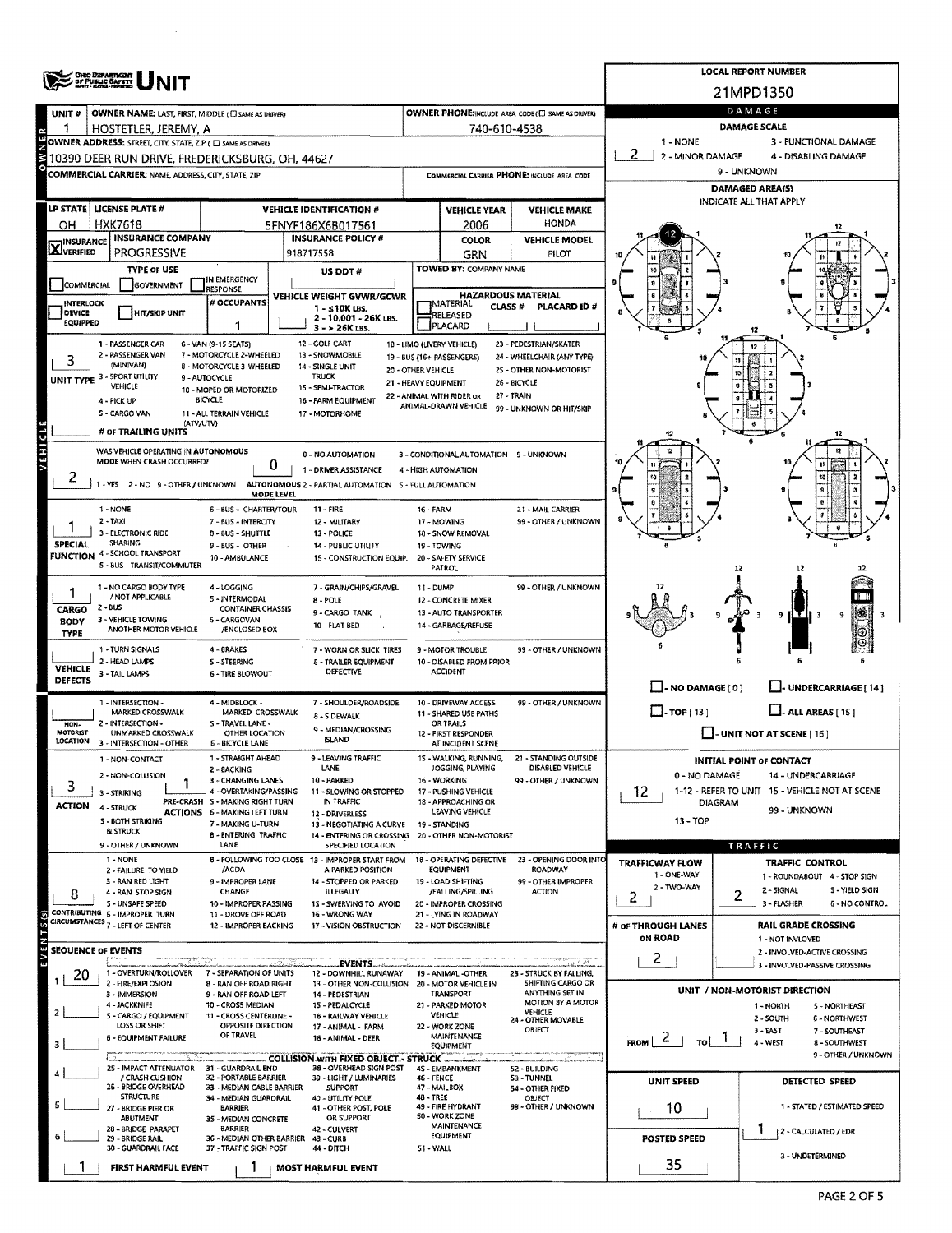|                                  | OHO DEPARTMENT                                                     |                                                               | <b>LOCAL REPORT NUMBER</b>                                                     |                                   |                                                                |                                                                  |                                                      |                                                               |  |  |  |  |
|----------------------------------|--------------------------------------------------------------------|---------------------------------------------------------------|--------------------------------------------------------------------------------|-----------------------------------|----------------------------------------------------------------|------------------------------------------------------------------|------------------------------------------------------|---------------------------------------------------------------|--|--|--|--|
|                                  |                                                                    |                                                               |                                                                                |                                   |                                                                |                                                                  |                                                      | 21MPD1350                                                     |  |  |  |  |
| UNIT#                            | OWNER NAME: LAST, FIRST, MIDDLE (CI SAME AS DRIVER)                |                                                               | DAMAGE                                                                         |                                   |                                                                |                                                                  |                                                      |                                                               |  |  |  |  |
| 2                                | KASER, DERRICK, P                                                  |                                                               | 330-231-2825                                                                   |                                   | <b>DAMAGE SCALE</b>                                            |                                                                  |                                                      |                                                               |  |  |  |  |
|                                  | OWNER ADDRESS: STREET, CITY, STATE, ZIP ( C) SAME AS DRIVER)       |                                                               |                                                                                | 1 - NONE<br>3 - FUNCTIONAL DAMAGE |                                                                |                                                                  |                                                      |                                                               |  |  |  |  |
|                                  | 1531 TR 80, MILLERSBURG, OH, 44654                                 |                                                               | 2 - MINOR DAMAGE<br>4 - DISABLING DAMAGE<br>9 - UNKNOWN                        |                                   |                                                                |                                                                  |                                                      |                                                               |  |  |  |  |
|                                  | COMMERCIAL CARRIER: NAME, ADDRESS, CITY, STATE, ZIP                |                                                               |                                                                                |                                   |                                                                | COMMERCIAL CARRIER PHONE: INCLUDE AREA CODE                      | DAMAGED AREA(S)                                      |                                                               |  |  |  |  |
|                                  |                                                                    |                                                               |                                                                                |                                   |                                                                |                                                                  | INDICATE ALL THAT APPLY                              |                                                               |  |  |  |  |
| OH                               | LP STATE LICENSE PLATE #<br>GYG5999                                |                                                               | <b>VEHICLE IDENTIFICATION #</b>                                                |                                   | <b>VEHICLE YEAR</b>                                            | <b>VEHICLE MAKE</b><br>CHEVROLET                                 |                                                      |                                                               |  |  |  |  |
|                                  | <b>INSURANCE COMPANY</b>                                           |                                                               | 1GCEK19C39Z288172<br><b>INSURANCE POLICY #</b>                                 |                                   | 2009<br>COLOR                                                  | <b>VEHICLE MODEL</b>                                             |                                                      |                                                               |  |  |  |  |
| <b>X</b> INSURANCE               | WAYNE MUTUAL                                                       |                                                               | PAP0273973<br>BLK<br><b>SILVERADO</b>                                          |                                   |                                                                |                                                                  |                                                      |                                                               |  |  |  |  |
|                                  | <b>TYPE OF USE</b>                                                 |                                                               | TOWED BY: COMPANY NAME<br>US DOT#                                              |                                   |                                                                |                                                                  |                                                      |                                                               |  |  |  |  |
| <b>COMMERCIAL</b>                | <b>GOVERNMENT</b>                                                  | IN EMERGENCY<br><b>RESPONSE</b>                               |                                                                                |                                   |                                                                |                                                                  |                                                      |                                                               |  |  |  |  |
| INTERLOCK                        |                                                                    | # OCCUPANTS                                                   | VEHICLE WEIGHT GVWR/GCWR<br>$1 - 510K$ 135.                                    |                                   | <b>HAZARDOUS MATERIAL</b><br><b>IMATERIAL</b><br><b>CLASS#</b> |                                                                  |                                                      |                                                               |  |  |  |  |
| <b>DEVICE</b><br><b>EQUIPPED</b> | <b>HIT/SKIP UNIT</b>                                               |                                                               | 2 - 10.001 - 26K LBS.<br>3 - > 26K LBS.                                        |                                   | RELEASED<br>PLACARD                                            |                                                                  |                                                      |                                                               |  |  |  |  |
|                                  | 1 - PASSENGER CAR                                                  | 6 - VAN (9-15 SEATS)                                          | 12 - GOLF CART                                                                 |                                   | 18 - LIMO (LIVERY VEHICLE)                                     | 23 - PEDESTRIAN/SKATER                                           |                                                      |                                                               |  |  |  |  |
|                                  | 2 - PASSENGER VAN<br>(MINIVAN)                                     | 7 - MOTORCYCLE 2-WHEELED                                      | 13 - SNOWMOBILE                                                                |                                   | 19 - BUS (16+ PASSENGERS)                                      | 24 - WHEELCHAIR (ANY TYPE)                                       |                                                      |                                                               |  |  |  |  |
|                                  | UNIT TYPE 3 - SPORT UTILITY                                        | 8 - MOTORCYCLE 3-WHEELED<br>9 - AUTOCYCLE                     | 14 - SINGLE UNIT<br><b>TRUCK</b>                                               | 20 - OTHER VEHICLE                |                                                                | 25 - OTHER NON-MOTORIST<br>26 - BICYCLE                          |                                                      |                                                               |  |  |  |  |
|                                  | <b>VEHICLE</b>                                                     | 10 - MOPED OR MOTORIZED<br><b>BICYCLE</b>                     | 15 - SEMI-TRACTOR                                                              |                                   | 21 - HEAVY EQUIPMENT<br>22 - ANIMAL WITH RIDER OR              | 27 - TRAIN                                                       |                                                      |                                                               |  |  |  |  |
|                                  | 4 - PICK UP<br>5 - CARGO VAN                                       | 11 - ALL TERRAIN VEHICLE                                      | 16 - FARM EQUIPMENT<br>17 - MOTORHOME                                          |                                   | ANIMAL-DRAWN VEHICLE                                           | 99 - UNKNOWN OR HIT/SKIP                                         |                                                      |                                                               |  |  |  |  |
|                                  | (ATV/UTV)<br># OF TRAILING UNITS                                   |                                                               |                                                                                |                                   |                                                                |                                                                  |                                                      |                                                               |  |  |  |  |
|                                  | WAS VEHICLE OPERATING IN AUTONOMOUS                                |                                                               | 0 - NO AUTOMATION                                                              |                                   |                                                                |                                                                  |                                                      | 12                                                            |  |  |  |  |
| VEHICL                           | MODE WHEN CRASH OCCURRED?                                          | 0                                                             | 3 - CONDITIONAL AUTOMATION 9 - UNKNOWN                                         |                                   |                                                                |                                                                  |                                                      |                                                               |  |  |  |  |
| ۷                                | 1-YES 2-NO 9-OTHER/UNKNOWN                                         |                                                               | 1 - DRIVER ASSISTANCE<br>AUTONOMOUS 2 - PARTIAL AUTOMATION 5 - FULL AUTOMATION |                                   | 4 - HIGH AUTOMATION                                            |                                                                  |                                                      | 10                                                            |  |  |  |  |
|                                  |                                                                    | MODE LEVEL                                                    |                                                                                |                                   |                                                                |                                                                  |                                                      |                                                               |  |  |  |  |
|                                  | 1 - NONE<br>$2 - TAXI$                                             | 6 - 8US - CHARTER/TOUR<br>7 - BUS - INTERCITY                 | 11 - FIRE<br>12 - MILITARY                                                     | 16 - FARM                         | 17 - MOWING                                                    | 21 - MAIL CARRIER<br>99 - OTHER / UNKNOWN                        |                                                      |                                                               |  |  |  |  |
|                                  | 3 - ELECTRONIC RIDE                                                | <b>B-BUS-SHUTTLE</b>                                          | 13 - POLICE                                                                    |                                   |                                                                |                                                                  |                                                      |                                                               |  |  |  |  |
| <b>SPECIAL</b>                   | <b>SHARING</b><br><b>FUNCTION 4 - SCHOOL TRANSPORT</b>             | 9 - BUS - OTHER                                               | 14 - PUBLIC UTILITY                                                            |                                   |                                                                |                                                                  |                                                      |                                                               |  |  |  |  |
|                                  | 5 - BUS - TRANSIT/COMMUTER                                         | 10 - AMBULANCE                                                | 15 - CONSTRUCTION EQUIP.                                                       |                                   | 20 - SAFETY SERVICE<br><b>PATROL</b>                           |                                                                  |                                                      |                                                               |  |  |  |  |
|                                  | 1 - NO CARGO BODY TYPE                                             | 4 - LOGGING                                                   | 7 - GRAIN/CHIPS/GRAVEL                                                         | 11 - DUMP                         |                                                                | 99 - OTHER / UNKNOWN                                             |                                                      |                                                               |  |  |  |  |
| CARGO                            | / NOT APPLICABLE<br>$2 - BUS$                                      | S - INTERMODAL<br><b>CONTAINER CHASSIS</b>                    | 8 - POLE                                                                       |                                   | 12 - CONCRETE MIXER                                            |                                                                  |                                                      |                                                               |  |  |  |  |
| <b>BODY</b>                      | 3 - VEHICLE TOWING                                                 | 6 - CARGOVAN                                                  | 9 - CARGO TANK<br>10 - FLAT BED                                                |                                   | 13 - AUTO TRANSPORTER<br>14 - GARBAGE/REFUSE                   |                                                                  |                                                      | 9                                                             |  |  |  |  |
| <b>TYPE</b>                      | ANOTHER MOTOR VEHICLE                                              | /ENCLOSED BOX                                                 |                                                                                |                                   |                                                                |                                                                  |                                                      |                                                               |  |  |  |  |
|                                  | 1 - TURN SIGNALS<br>2 - HEAD LAMPS                                 | 4 - BRAKES<br>5 - STEERING                                    | 7 - WORN OR SLICK TIRES<br><b>8 - TRAILER EQUIPMENT</b>                        |                                   | 9 - MOTOR TROUBLE<br>10 - DISABLED FROM PRIOR                  | 99 - OTHER / UNKNOWN                                             |                                                      |                                                               |  |  |  |  |
| <b>VEHICLE</b><br><b>DEFECTS</b> | 3 - TAIL LAMPS                                                     | <b>6 - TIRE BLOWOUT</b>                                       | <b>DEFECTIVE</b>                                                               |                                   | <b>ACCIDENT</b>                                                |                                                                  |                                                      |                                                               |  |  |  |  |
|                                  |                                                                    |                                                               |                                                                                |                                   |                                                                |                                                                  | $\Box$ - NO DAMAGE $\Box$<br>L. UNDERCARRIAGE [ 14 ] |                                                               |  |  |  |  |
|                                  | 1 - INTERSECTION -<br>MARKED CROSSWALK                             | 4 - MIDBLOCK -<br>MARKED CROSSWALK                            | 7 - SHOULDER/ROADSIDE<br>8 - SIDEWALK                                          |                                   | 10 - DRIVEWAY ACCESS<br>11 - SHARED USE PATHS                  | 99 - OTHER / UNKNOWN                                             | $\Box$ -TOP[13]<br>$\Box$ - ALL AREAS (15)           |                                                               |  |  |  |  |
| NON-<br><b>MOTORIST</b>          | 2 - INTERSECTION -<br><b>UNMARKED CROSSWALK</b>                    | S - TRAVEL LANE -<br>OTHER LOCATION                           | 9 - MEDIAN/CROSSING                                                            |                                   | OR TRAILS<br>12 - FIRST RESPONDER                              |                                                                  | - UNIT NOT AT SCENE [ 16 ]                           |                                                               |  |  |  |  |
| <b>LOCATION</b>                  | 3 - INTERSECTION - OTHER                                           | <b>6 - BICYCLE LANE</b>                                       | <b>ISLAND</b>                                                                  |                                   | AT INCIDENT SCENE                                              |                                                                  |                                                      |                                                               |  |  |  |  |
|                                  | 1 - NON-CONTACT                                                    | 1 - STRAIGHT AHEAD                                            | <b>9 - I FAVING TRAFFIC</b><br>LANE                                            |                                   | JOGGING, PLAYING                                               | 15 - WALKING, RUNNING. 21 - STANDING OUTSIDE<br>DISABLED VEHICLE |                                                      | <b>INITIAL POINT OF CONTACT</b>                               |  |  |  |  |
|                                  | 2 - NON-COLLISION                                                  | 2 - BACKING<br>3 - CHANGING LANES                             | 10 - PARKED                                                                    |                                   | 16 - WORKING                                                   | 99 - OTHER / UNKNOWN                                             | 0 - NO DAMAGE                                        | 14 - UNDERCARRIAGE                                            |  |  |  |  |
| 4                                | 3 - STRIKING                                                       | 4 - OVERTAKING/PASSING<br>PRE-CRASH 5 - MAKING RIGHT TURN     | 11 - SLOWING OR STOPPED<br>IN TRAFFIC                                          |                                   | 17 - PUSHING VEHICLE<br>18 - APPROACHING OR                    |                                                                  | 6                                                    | 1-12 - REFER TO UNIT 15 - VEHICLE NOT AT SCENE<br>DIAGRAM     |  |  |  |  |
| <b>ACTION</b>                    | 4 - STRUCK                                                         | <b>ACTIONS 6 - MAXING LEFT TURN</b>                           | 12 - DRIVERLESS                                                                |                                   | LEAVING VEHICLE                                                |                                                                  | $13 - TOP$                                           | 99 - UNKNOWN                                                  |  |  |  |  |
|                                  | 5 - BOTH STRIKING<br><b>&amp; STRUCK</b>                           | 7 - MAKING U-TURN<br>8 - ENTERING TRAFFIC                     | 13 - NEGOTIATING A CURVE<br>14 - ENTERING OR CROSSING                          |                                   | 19 - STANDING<br>20 - OTHER NON-MOTORIST                       |                                                                  |                                                      |                                                               |  |  |  |  |
|                                  | 9 - OTHER / UNKNOWN                                                | <b>IANE</b>                                                   | SPECIFIED LOCATION                                                             |                                   |                                                                |                                                                  |                                                      | TRAFFIC                                                       |  |  |  |  |
|                                  | 1 - NONE<br>2 - FAILURE TO YIELD                                   | /ACDA                                                         | 8 - FOLLOWING TOO CLOSE 13 - IMPROPER START FROM<br>A PARKED POSITION          |                                   | 18 - OPERATING DEFECTIVE<br><b>EQUIPMENT</b>                   | 23 - OPENING DOOR INTO<br><b>ROADWAY</b>                         | TRAFFICWAY FLOW                                      | <b>TRAFFIC CONTROL</b>                                        |  |  |  |  |
|                                  | 3 - RAN RED LIGHT                                                  | 9 - IMPROPER LANE                                             | 14 - STOPPED OR PARKED                                                         |                                   | 19 - LOAD SHIFTING                                             | 99 - OTHER IMPROPER                                              | 1 - ONE-WAY<br>2 - TWO-WAY                           | 1 - ROUNDABOUT 4 - STOP SIGN<br>5 - YIELD SIGN<br>2 - SIGNAL  |  |  |  |  |
|                                  | 4 - RAN STOP SIGN<br>S - UNSAFE SPEED                              | CHANGE<br>10 - IMPROPER PASSING                               | <b>ILLEGALLY</b><br>15 - SWERVING TO AVOID                                     |                                   | /FALLING/SPILLING<br>20 - IMPROPER CROSSING                    | <b>ACTION</b>                                                    | 2                                                    | 2<br>3 - FLASHER<br>6 - NO CONTROL                            |  |  |  |  |
|                                  | CONTRIBUTING 6 - IMPROPER TURN<br>CIRCUMSTANCES 7 - LEFT OF CENTER | 11 - DROVE OFF ROAD                                           | 16 - WRONG WAY                                                                 |                                   | 21 - LYING IN ROADWAY                                          |                                                                  |                                                      | <b>RAIL GRADE CROSSING</b>                                    |  |  |  |  |
| EVENTS <sub>(S)</sub>            |                                                                    | 12 - IMPROPER BACKING                                         | 17 - VISION OBSTRUCTION                                                        |                                   | 22 - NOT DISCERNIBLE                                           |                                                                  | # or THROUGH LANES<br>ON ROAD                        | 1 - NOT INVLOVED                                              |  |  |  |  |
| <b>SEQUENCE OF EVENTS</b>        |                                                                    |                                                               |                                                                                |                                   |                                                                |                                                                  | 2                                                    | 2 - INVOLVED-ACTIVE CROSSING                                  |  |  |  |  |
| 20                               | 1 - OVERTURN/ROLLOVER                                              | 7 - SEPARATION OF UNITS                                       | <b>EVENTS:</b><br>12 - DOWNHILL RUNAWAY                                        |                                   | 19 - ANIMAL -OTHER                                             | 23 - STRUCK BY FALLING.                                          |                                                      | 3 - INVOLVED-PASSIVE CROSSING                                 |  |  |  |  |
|                                  | 2 - FIRE/EXPLOSION<br>3 - IMMERSION                                | <b>B-RAN OFF ROAD RIGHT</b><br>9 - RAN OFF ROAD LEFT          | 13 - OTHER NON-COLLISION<br>14 - PEDESTRIAN                                    |                                   | 26 - MOTOR VEHICLE IN<br><b>TRANSPORT</b>                      | SHIFTING CARGO OR<br>ANYTHING SET IN                             |                                                      | UNIT / NON-MOTORIST DIRECTION                                 |  |  |  |  |
|                                  | 4 - JACKKNIFE                                                      | 10 - CROSS MEDIAN                                             | 15 - PEDALCYCLE                                                                |                                   | 21 - PARKED MOTOR                                              | MOTION BY A MOTOR<br>VEHICLE                                     |                                                      | 1 - NORTH<br>S - NORTHEAST                                    |  |  |  |  |
|                                  | S - CARGO / EQUIPMENT<br>LOSS OR SHIFT                             | 11 - CROSS CENTERLINE -<br>OPPOSITE DIRECTION                 | <b>16 - RAILWAY VEHICLE</b><br>17 - ANIMAL - FARM                              |                                   | <b>VEHICLE</b><br>22 - WORK ZONE                               | 24 - OTHER MOVABLE<br>OBJECT                                     |                                                      | 2 - SOUTH<br>6 - NORTHWEST                                    |  |  |  |  |
|                                  | 6 - EQUIPMENT FAILURE                                              | OF TRAVEL                                                     | 18 - ANIMAL - DEER                                                             |                                   | <b>MAINTENANCE</b><br><b>EQUIPMENT</b>                         |                                                                  | FROM $\vert$ $\vert$ $\vert$ $\vert$ to $\vert$      | $3 - EAST$<br>7 - SOUTHEAST<br>4 - WEST<br><b>B-SOUTHWEST</b> |  |  |  |  |
|                                  | م در دید.<br>تصنعیت در دوروه دیگر از دارد در در                    |                                                               | COLLISION WITH FIXED OBJECT - STRUCK                                           |                                   |                                                                | an shanana katalog wake wa k                                     |                                                      | 9 - OTHER / UNKNOWN                                           |  |  |  |  |
|                                  | 25 - IMPACT ATTENUATOR 31 - GUARDRAIL END<br>/ CRASH CUSHION       | 32 - PORTABLE BARRIER                                         | 38 - OVERHEAD SIGN POST<br>39 - LIGHT / LUMINARIES                             | 46 - FENCE                        | 4S - EMBANKMENT                                                | 52 - BUILDING<br><b>S3 - TUNNEL</b>                              | UNIT SPEED                                           | DETECTED SPEED                                                |  |  |  |  |
|                                  | 26 - BRIDGE OVERHEAD<br><b>STRUCTURE</b>                           | 33 - MEDIAN CABLE BARRIER<br>34 - MEDIAN GUARDRAIL            | <b>SUPPORT</b><br>40 - UTILITY POLE                                            | 48 - TREE                         | 47 - MAILBOX                                                   | 54 - OTHER FIXED<br>OBJECT                                       |                                                      |                                                               |  |  |  |  |
|                                  | 27 - BRIDGE PIER OR                                                | <b>BARRIER</b>                                                | 41 - OTHER POST, POLE                                                          |                                   | 49 - FIRE HYDRANT<br>S0 - WORK ZONE                            | 99 - OTHER / UNKNOWN                                             | 0                                                    | 1 - STATED / ESTIMATED SPEED                                  |  |  |  |  |
|                                  | ABUTMENT<br>28 - BRIDGE PARAPET                                    | 35 - MEDIAN CONCRETE<br><b>BARRIER</b>                        | OR SUPPORT<br>42 - CULVERT                                                     |                                   | <b>MAINTENANCE</b>                                             |                                                                  |                                                      | 2 - CALCULATED / EDR                                          |  |  |  |  |
|                                  | 29 - BRIDGE RAIL<br>30 - GUARDRAIL FACE                            | 36 - MEDIAN OTHER BARRIER 43 - CURB<br>37 - TRAFFIC SIGN POST | 44 - DITCH                                                                     | 51 - WALL                         | <b>EQUIPMENT</b>                                               |                                                                  | <b>POSTED SPEED</b>                                  |                                                               |  |  |  |  |
|                                  | <b>FIRST HARMFUL EVENT</b>                                         |                                                               | <b>MOST HARMFUL EVENT</b>                                                      |                                   |                                                                |                                                                  | 35                                                   | 3 - UNDETERMINED                                              |  |  |  |  |
|                                  |                                                                    |                                                               |                                                                                |                                   |                                                                |                                                                  |                                                      |                                                               |  |  |  |  |

 $\mathcal{L}$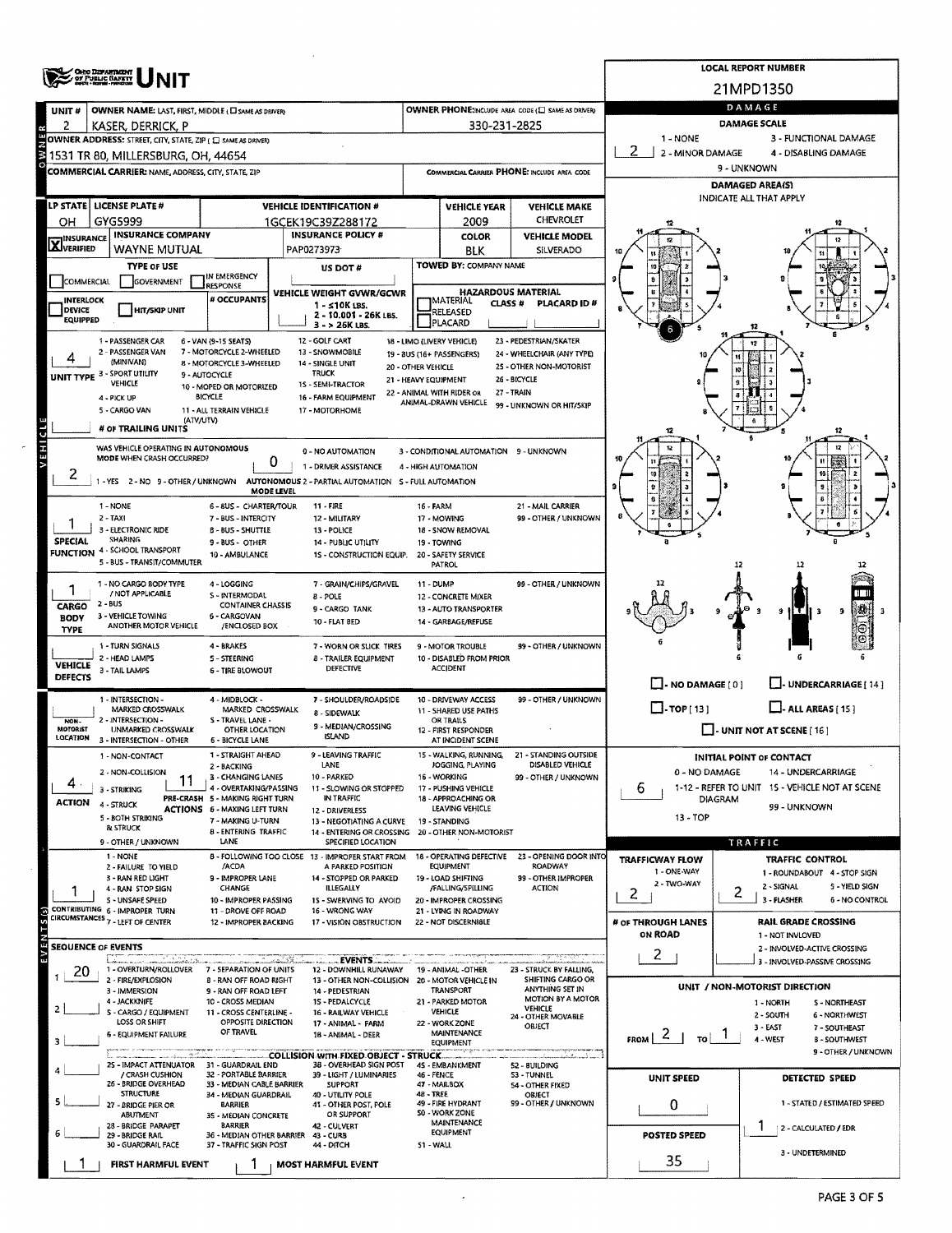|                                                        | <b>NOTORIST / NON-MOTORIST</b>                                                                                         |  |                                                                             |                      |                                                                                       |                                                 |                                                  |                                 |                                                                                      | <b>LOCAL REPORT NUMBER</b><br>21MPD1350  |                                                |                                                                       |               |                                          |                               |                          |  |
|--------------------------------------------------------|------------------------------------------------------------------------------------------------------------------------|--|-----------------------------------------------------------------------------|----------------------|---------------------------------------------------------------------------------------|-------------------------------------------------|--------------------------------------------------|---------------------------------|--------------------------------------------------------------------------------------|------------------------------------------|------------------------------------------------|-----------------------------------------------------------------------|---------------|------------------------------------------|-------------------------------|--------------------------|--|
| UNIT #                                                 | NAME: LAST, FIRST, MIDDLE                                                                                              |  |                                                                             |                      |                                                                                       |                                                 |                                                  |                                 |                                                                                      |                                          | DATE OF BIRTH<br>AGE<br><b>GENDER</b>          |                                                                       |               |                                          |                               |                          |  |
| 1                                                      | HOSTETLER, JEREMY, A                                                                                                   |  |                                                                             |                      |                                                                                       |                                                 |                                                  |                                 |                                                                                      | 10/30/1993                               |                                                |                                                                       |               |                                          | 27                            | м                        |  |
|                                                        | <b>ADDRESS: STREET, CITY, STATE, ZIP</b>                                                                               |  |                                                                             |                      |                                                                                       |                                                 |                                                  |                                 |                                                                                      |                                          | <b>CONTACT PHONE - INCLUDE AREA CODE</b>       |                                                                       |               |                                          |                               |                          |  |
| NON-MOTOR                                              | 10390 DEER RUN DRIVE, FREDERICKSBURG, OH, 44627                                                                        |  |                                                                             |                      |                                                                                       |                                                 |                                                  |                                 |                                                                                      | 740-610-4538                             |                                                |                                                                       |               |                                          |                               |                          |  |
| INJURIES INJURED                                       | <b>TAKEN</b>                                                                                                           |  | <b>EMS AGENCY (NAME)</b>                                                    |                      |                                                                                       | INJURED TAKEN TO: MEDICAL FACILITY (NAME, CITY) |                                                  |                                 | <b>SAFETY EQUIPMENT</b><br>USED                                                      |                                          | 1DOT-COMPLIANT                                 | <b>SEATING</b><br><b>POSITION</b>                                     |               | AIR BAG USAGE EIECTION                   |                               | <b>TRAPPED</b>           |  |
| 5                                                      | BY<br>$\pm$ 1 $\pm$                                                                                                    |  |                                                                             |                      |                                                                                       |                                                 |                                                  |                                 | 4                                                                                    |                                          | <b>IMC HELMET</b>                              | 1                                                                     |               | 1<br>1<br>1                              |                               |                          |  |
| <b>OL STATE</b>                                        |                                                                                                                        |  | <b>OPERATOR LICENSE NUMBER</b>                                              |                      |                                                                                       | OFFENSE CHARGED                                 |                                                  | <b>LOCAL</b><br>CODE            | OFFENSE DESCRIPTION                                                                  |                                          |                                                |                                                                       |               |                                          | <b>CITATION NUMBER</b>        |                          |  |
| OН                                                     | TW515134                                                                                                               |  |                                                                             |                      | 333.03A                                                                               |                                                 |                                                  |                                 | <b>ACDA</b>                                                                          |                                          |                                                |                                                                       |               | AFEQR<br><b>DRUG TEST(S)</b>             |                               |                          |  |
| OL CLASS                                               | <b>ENDORSEMENT</b><br><b>RESTRICTION SELECT UP TO 3</b><br><b>DRIVER</b>                                               |  |                                                                             |                      | ALCOHOL / DRUG SUSPECTED<br><b>DISTRACTED</b><br>ALCOHOL<br>MARIJUANA                 |                                                 |                                                  | <b>CONDITION</b>                | <b>STATUS</b>                                                                        | <b>ALCOHOL TEST</b><br><b>TYPE</b>       | VALUE                                          | <b>STATUS</b>                                                         | <b>TYPE</b>   |                                          | RESULTS SELECT UP TO 4        |                          |  |
| 4                                                      |                                                                                                                        |  |                                                                             | (BY <sub>1</sub>     |                                                                                       | OTHER DRUG                                      |                                                  |                                 | -1                                                                                   | 1                                        | 1                                              |                                                                       | 1             | 1                                        |                               |                          |  |
| UNIT#                                                  | <b>NAME: LAST, FIRST, MIDDLE</b>                                                                                       |  |                                                                             |                      |                                                                                       |                                                 |                                                  |                                 |                                                                                      |                                          |                                                | DATE OF BIRTH                                                         |               |                                          | <b>AGE</b>                    | <b>GENDER</b>            |  |
| $\overline{2}$                                         | KASER, DERRICK, P                                                                                                      |  |                                                                             |                      |                                                                                       |                                                 |                                                  |                                 |                                                                                      |                                          |                                                | 01/24/1981                                                            |               |                                          | 40                            | м                        |  |
|                                                        | <b>ADDRESS: STREET, CITY, STATE, ZIP</b>                                                                               |  |                                                                             |                      |                                                                                       |                                                 |                                                  |                                 |                                                                                      |                                          | 330-231-2825                                   | <b>CONTACT PHONE - INCLUDE AREA CODE</b>                              |               |                                          |                               |                          |  |
|                                                        | <b>INJURIES INJURED</b>                                                                                                |  | 1531 TR 80, MILLERSBURG, OH, 44654<br><b>EMS AGENCY (NAME)</b>              |                      |                                                                                       | INJURED TAKEN TO: MEDICAL FACILITY (NAME, CITY) |                                                  |                                 | SAFETY EQUIPMENT                                                                     |                                          |                                                | <b>SEATING</b>                                                        |               | AIR BAG USAGE                            | EJECTION                      | <b>TRAPPED</b>           |  |
| <b>NON-MOTORIST</b><br>5                               | TAKEN<br>BY<br>11                                                                                                      |  |                                                                             |                      |                                                                                       |                                                 |                                                  |                                 | <b>USED</b><br>4                                                                     |                                          | <b>DOT-COMPLIANT</b><br><sup>I</sup> MC HELMET | POSITION<br>-1                                                        | 1             | 1                                        |                               |                          |  |
| <b>OL STATE</b>                                        |                                                                                                                        |  | <b>OPERATOR LICENSE NUMBER</b>                                              |                      |                                                                                       | OFFENSE CHARGED                                 |                                                  | LOCAL                           | <b>OFFENSE DESCRIPTION</b>                                                           |                                          |                                                |                                                                       |               | <b>CITATION NUMBER</b>                   |                               | 1                        |  |
| OН                                                     | RS296857                                                                                                               |  |                                                                             |                      |                                                                                       |                                                 |                                                  | CODE                            |                                                                                      |                                          |                                                |                                                                       |               |                                          |                               |                          |  |
| OL CLASS                                               | <b>ENDORSEMENT</b>                                                                                                     |  | <b>RESTRICTION SELECT UP TO 3</b>                                           | <b>DRIVER</b>        |                                                                                       |                                                 | ALCOHOL / DRUG SUSPECTED                         |                                 | <b>CONDITION</b>                                                                     |                                          | <b>ALCOHOL TEST</b>                            |                                                                       |               | DRUG TEST(S)                             |                               |                          |  |
|                                                        |                                                                                                                        |  |                                                                             | $\frac{18Y}{1}$      | DISTRACTED  ALCOHOL<br>MARUUANA                                                       |                                                 |                                                  |                                 | <b>STATUS</b>                                                                        | <b>TYPE</b>                              | VALUE                                          | <b>STATUS</b>                                                         | <b>TYPE</b>   |                                          | <b>RESULTS SELECT UP TO 4</b> |                          |  |
| 4<br>UNIT #                                            |                                                                                                                        |  |                                                                             |                      |                                                                                       | OTHER DRUG                                      |                                                  |                                 | 1                                                                                    | 1                                        | 1                                              | DATE OF BIRTH                                                         | 1             | 1                                        | AGE                           | <b>GENDER</b>            |  |
|                                                        | NAME: LAST, FIRST, MIDDLE                                                                                              |  |                                                                             |                      |                                                                                       |                                                 |                                                  |                                 |                                                                                      |                                          |                                                |                                                                       |               |                                          |                               |                          |  |
|                                                        | <b>ADDRESS: STREET, CITY, STATE, ZIP</b>                                                                               |  |                                                                             |                      |                                                                                       |                                                 |                                                  |                                 |                                                                                      | <b>CONTACT PHONE - INCLUDE AREA CODE</b> |                                                |                                                                       |               |                                          |                               |                          |  |
|                                                        |                                                                                                                        |  |                                                                             |                      |                                                                                       |                                                 |                                                  |                                 |                                                                                      |                                          |                                                |                                                                       |               |                                          |                               |                          |  |
|                                                        | <b>INJURIES INJURED</b><br>INJURED TAKEN TO: MEDICAL FACILITY (NAME, CITY)<br><b>EMS AGENCY (NAME)</b><br><b>TAKEN</b> |  |                                                                             |                      |                                                                                       |                                                 |                                                  | <b>SAFETY EQUIPMENT</b><br>USED |                                                                                      | DOT-Compliant                            | <b>SEATING</b><br>POSITION                     |                                                                       | AIR BAG USAGE | <b>EJECTION</b>                          | <b>TRAPPED</b>                |                          |  |
| NON-                                                   | BY                                                                                                                     |  |                                                                             |                      |                                                                                       |                                                 |                                                  |                                 |                                                                                      | <b>IMC HELMET</b>                        |                                                |                                                                       |               |                                          |                               |                          |  |
| <b>TORIST</b><br><b>OL STATE</b>                       |                                                                                                                        |  | <b>OPERATOR LICENSE NUMBER</b>                                              |                      |                                                                                       | OFFENSE CHARGED                                 |                                                  | LOCAL<br><b>CODE</b>            | OFFENSE DESCRIPTION                                                                  | <b>CITATION NUMBER</b>                   |                                                |                                                                       |               |                                          |                               |                          |  |
| OL CLASS                                               | <b>ENDORSEMENT</b>                                                                                                     |  |                                                                             |                      |                                                                                       |                                                 |                                                  |                                 | <b>CONDITION</b>                                                                     |                                          | <b>ALCOHOL TEST</b>                            |                                                                       |               | <b>DRUG TEST(S)</b>                      |                               |                          |  |
|                                                        |                                                                                                                        |  | <b>RESTRICTION SELECT UP TO 3</b>                                           |                      | ALCOHOL / DRUG SUSPECTED<br><b>DRIVER</b><br><b>DISTRACTED</b><br>ALCOHOL<br>MARUUANA |                                                 |                                                  |                                 | <b>STATUS</b>                                                                        | TYPE                                     | VALUE                                          | <b>STATUS</b>                                                         | TYPE          |                                          | RESULTS SELECT UP TO 4        |                          |  |
|                                                        |                                                                                                                        |  |                                                                             | BY                   |                                                                                       | OTHER DRUG                                      |                                                  |                                 |                                                                                      |                                          |                                                |                                                                       |               |                                          |                               |                          |  |
|                                                        | <b>INJURIES</b>                                                                                                        |  | <b>SEATING POSITION</b>                                                     |                      | AIR RAG<br>1-NOT DEPLOYED                                                             |                                                 | OL CLASS                                         |                                 | OL RESTRICTION(S) DRIVER DISTRACTION                                                 |                                          |                                                |                                                                       |               | <b>1 - NONE GIVEN</b>                    | <b>TEST STATUS</b>            |                          |  |
| - FATAL -<br>2 - SUSPECTED SERIOUS                     |                                                                                                                        |  | 1- FRONT - LEFT SIDE<br>(MOTORCYCLE DRIVER)<br>FRONT - MIDDLE               |                      | 2:- DEPLOYED FRONT<br>3-DEPLOYED SIDE                                                 |                                                 | 1 - CLASS A<br>$2 - CLASSB$                      |                                 | 1 - ALCOHOL INTERLOCK<br><b>DEVICE</b>                                               |                                          |                                                | <b>NOT DISTRACTED</b><br>MANUALLY OPERATING AN<br><b>ELECTRONIC®</b>  |               | 2 - TEST REFUSED<br>3 - TEST GIVEN,      |                               |                          |  |
| <b>INJURY</b><br>3 - SUSPECTED MINOR                   |                                                                                                                        |  | <b>FRONT - RIGHT SIDE</b><br>SECOND - LEFT SIDE                             | FRONT/SIDE           | 4 - DEPLOYED BOTH                                                                     |                                                 | 3 - CLASS C                                      |                                 | - CDL INTRASTATE ONLY<br>- CORRECTIVE LENSES<br>- FARM WAIVER                        |                                          |                                                | COMMUNICATION DEVICE<br><b>ITEXTING, TYPING.</b>                      |               |                                          | / UNUSABLE                    | CONTAMINATED SAMPLE      |  |
| <b>INJURY</b><br><b>POSSIBLE INJURY</b>                |                                                                                                                        |  | (MOTORCYCLE PASSENGER).<br>- SECOND : MIDDLE                                |                      | NOT APPLICABLE<br>9 - DEPLOYMENT UNKNOWN                                              |                                                 | 4 - REGULAR CLASS<br>$(OHIO = D)$                |                                 | 5 - EXCEPT CLASS A BUS<br><b>6 - EXCEPT CLASS A</b>                                  |                                          |                                                | <b>DIAI INGIN</b><br>TALKING ON HANDS-FREE                            |               | 4 - TEST GIVEN,                          | <b>RESULTS KNOWN</b>          |                          |  |
| 5- NO APPARENT INJURY                                  |                                                                                                                        |  | 6 - SECOND - RIGHT SIDE<br>- THIRD - LEFT SIDE                              |                      | <b>EJECTION</b>                                                                       |                                                 | 5 - M/C MOPED ONLY                               |                                 | & CLASS B BUS<br><b>EXCEPT TRACTOR-TRAILER</b>                                       |                                          |                                                | COMMUNICATION DEVICE<br>TALKING ON HAND-HELD.<br>COMMUNICATION DEVICE |               | <b>5 - TEST GIVEN!</b>                   | RESULTS UNKNOWN               |                          |  |
|                                                        | INJURIES TAKEN BY                                                                                                      |  | (MOTORCYCLE SIDE CAR)<br>b - Third - Middle /                               | <b>T-NOT EIECTED</b> |                                                                                       |                                                 | 6 - NO VALID OL                                  |                                 | - INTERMEDIATE LICENSE<br>48<br><b>RESTRICTIONS</b><br>LEARNER'S PERMIT              |                                          |                                                | OTHER ACTIVITY WITH AN<br>ELECTRONIC DEVICE                           |               |                                          |                               | <b>ALCOHOL TEST TYPE</b> |  |
| <b>NOT TRANSPORTED</b><br><b>/TREATED AT SCENE</b>     |                                                                                                                        |  | 9 - THIRD - RIGHT SIDE<br>10 - SLEEPER SECTION                              |                      | 2 PARTIALLY EJECTED<br><b>3 - TOTALLY EJECTED</b>                                     |                                                 | OL ENDORSEMENT<br>H - HAZMAT                     |                                 | <b>RESTRICTIONS</b><br>10'- LIMITED TO DAYLIGHT                                      |                                          |                                                | 6 - PASSENGER<br>7 - OTHER DISTRACTION                                |               | 1-NONE<br>$2 - 8$ LOOD                   |                               |                          |  |
| 2 - EMS<br>3 - POLICE                                  | 28.5                                                                                                                   |  | OF TRUCK CAB<br><b>PASSENGER IN</b>                                         |                      | 4 - NOT APPLICABLE<br><b>TRAPPED</b>                                                  |                                                 | M"- MOTORCYCLE                                   |                                 | ONLY The part of<br>11. LIMITED TO EMPLOYMENT                                        |                                          |                                                | INSIDE THE VEHICLE<br><b>B - OTHER DISTRACTION:</b>                   |               | 3 URINE<br>4 - BREATH                    |                               |                          |  |
| 9 - OTHER / UNKNOWN                                    |                                                                                                                        |  | OTHER ENCLOSED CARGO.<br>AREA (NON-TRAILING UNIT)                           | 1 - NOT TRAPPED      |                                                                                       |                                                 | P'- PASSENGER<br>N-TANKER                        |                                 | 412 - Limited - Other<br>13 - MECHANICAL DEVICES.                                    |                                          |                                                | OUTSIDE THE VEHICLE<br>9 - OTHER / UNKNOWN                            |               | 5 - OTHER                                |                               | <b>DRUG TEST TYPE</b>    |  |
| <b>SAFETY EQUIPMENT</b>                                |                                                                                                                        |  | BUS, PICK-UP WITH CAP)<br>PASSENGER IN<br>UNENCLOSED CARGO AREA 3. FREED BY |                      | 2 - EXTRICATED BY<br>MECHANICAL MEANS                                                 |                                                 | Q - MOTOR SCOOTER                                |                                 | (SPECIAL BRAKES, HAND<br>'CONTROLS, OR OTHER-                                        |                                          |                                                | <b>CONDITION</b><br>- APPARENTLY NORMAL                               |               | 1 - NONE<br>2 BLOOD                      |                               |                          |  |
| NONE USED<br>2-SHOULDER BELT ONLY                      |                                                                                                                        |  | <b>13 - TRAILING UNIT</b>                                                   |                      |                                                                                       | NON-MECHANICAL MEANS                            | r - Three-Wheel<br>MOTORCYCLE                    |                                 | <b>ADAPTIVE DEVICES)</b><br>14* MILITARY VEHICLES ONLY<br><b>15 - MOTOR VEHICLES</b> |                                          |                                                | 2 - PHYSICAL IMPAIRMENT<br>3 - EMOTIONAL (E.G.                        |               | 3 - URINE<br>4 - OTHER                   |                               |                          |  |
| USED 穩.<br>3 - LAP BELT ONLY USED                      | 14 - RIDING ON VEHICLE<br>- SCHOOL BUS<br><b>EXTERIOR</b><br>(NON-TRAILING UNIT)<br>T - DOUBLE & TRIPLE                |  |                                                                             |                      |                                                                                       |                                                 | <b>WITHOUT AIR BRAKES</b><br>16 - OUTSIDE MIRROR |                                 |                                                                                      | DEPRESSED, ANGRY,<br>DISTURBED)          |                                                |                                                                       |               | DRUG TEST RESULT(S)                      |                               |                          |  |
| 4 - SHOULDER & LAP BELT<br>USED SAME AS                |                                                                                                                        |  | 15 NON-MOTORIST<br>99 - OTHER / UNKNOWN                                     |                      |                                                                                       |                                                 | TRAILERS<br>X.- TANKER / HAZMAT                  |                                 | <b>17 - PROSTHETIC AID</b><br>18 - OTHER                                             |                                          | 4 - ILLNESS                                    | S - FELL ASLEEP, FAINTED,                                             |               | 1 - AMPHETAMINES<br>2 - BARBITURATES     |                               |                          |  |
|                                                        | CHILD RESTRAINT SYSTEM<br>FORWARD FACING &                                                                             |  |                                                                             |                      |                                                                                       |                                                 | $\mathcal{E}_{\text{sing}}^{s_2}$                |                                 |                                                                                      |                                          |                                                | FATIGUED, ETC.<br>6 - UNDER THE INFLUENCE OF                          |               | 4 - CANNABINOIDS                         | - BENZODIAZEPINES             |                          |  |
| 6- CHILD RESTRAINT SYSTEM.<br>- REAR FACINGS           |                                                                                                                        |  |                                                                             |                      |                                                                                       |                                                 | <b>GENDER</b><br>F - FEMALE                      |                                 |                                                                                      |                                          |                                                | MEDICATIONS / DRUGS /<br><b>ALCOHOL</b>                               |               | - COCAINE                                | - OPIATES / OPIOIDS           |                          |  |
| 7. BOOSTER SEAT.<br>8 - HELMET USED                    |                                                                                                                        |  |                                                                             |                      |                                                                                       |                                                 | M. MALE                                          |                                 |                                                                                      |                                          |                                                | - OTHER / UNKNOWN                                                     |               | 7 - OTHER<br><b>8 - NEGATIVE RESULTS</b> |                               |                          |  |
| 9 - PROTECTIVE, PADS USED                              | (ELBOWS, KNEES, ETC)                                                                                                   |  |                                                                             |                      |                                                                                       |                                                 | U - OTHER / UNKNOWN                              |                                 |                                                                                      |                                          |                                                |                                                                       |               |                                          |                               |                          |  |
| 10 - REFLECTIVE CLOTHING<br>11 - LIGHTING - PEDESTRIAN |                                                                                                                        |  |                                                                             |                      |                                                                                       |                                                 |                                                  |                                 |                                                                                      |                                          |                                                |                                                                       |               |                                          |                               |                          |  |
| / BICYCLE ONLY<br>99 - OTHER / UNKNOWN                 |                                                                                                                        |  |                                                                             |                      |                                                                                       |                                                 |                                                  |                                 |                                                                                      |                                          |                                                |                                                                       |               |                                          |                               |                          |  |

 $\sim$ 

 $\hat{\mathcal{A}}$ 

 $\mathcal{A}^{\prime}$ 

 $\sim$